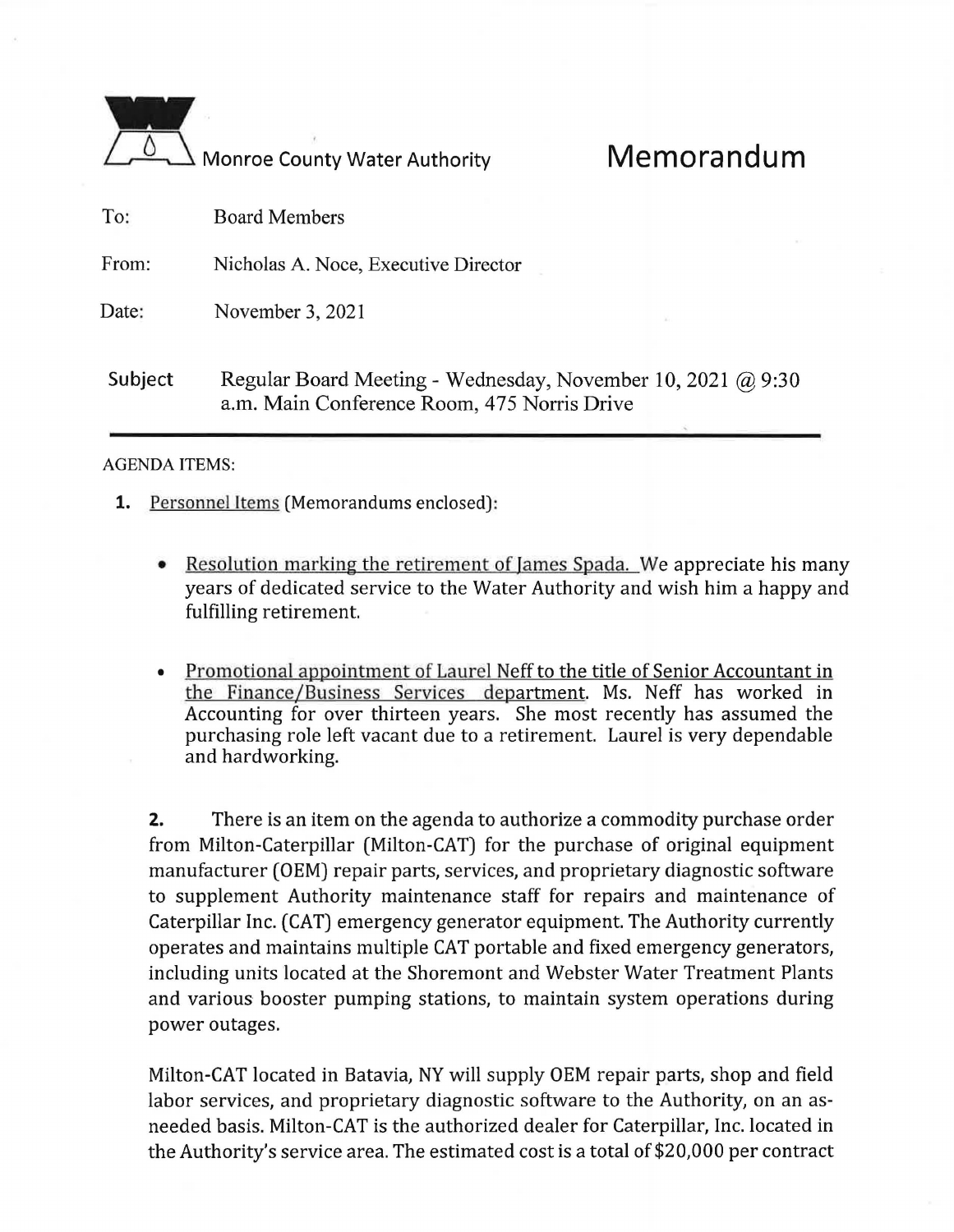term. The initial term is November 11, 2021 through September 30, 2022, with the option to extend for two additional 12-month terms.

**3.** There is an item on the agenda to authorize a blanket purchase order for the purchase of materials and supplies from W.W. Grainger, Inc. for items not available through the New York State Contract. The blanket purchase order will be for an estimated total cost of \$25,000 for a one-year term beginning December 10, 2021 through December 9, 2022.

**4.** There is an item on the agenda authorizing an agreement with NYSDOT for their project to repave Route 96 from Route 31F to Route 252, Route 64 from the Village of Pittsford (south village line) to Route 252, and Route 31 from the Erie Canal to 1-490 in the Village and Town of Pittsford, and the Town of Perinton, Monroe County. The Agreement will allow NYSDOT's contractor to adjust approximately 58 valve boxes and relocate one hydrant to accommodate the work associated with their project. NYSDOT's work will be completed at no cost to the Water Authority. Construction is anticipated to begin in Winter 2021/2022 and be completed in the Fall 2022.

## **FINANCE COMMITTEE REPORTING**

The Authority's Finance Committee will meet on Thursday, November 4, 2021, and with their recommendation there may be resolutions for the following:

- Two (2) items on the Agenda regarding the approval and notification . process to amend the Authority's Water Rate Schedule effective January 1, 2022. A copy of the proposed rate schedule is enclosed for your consideration, and Amy Molinari will further discuss.
- Re-adoption of the Debt Management Policy, as enclosed, for full Board review

**s.** There are items on the Agenda for approval of the Authority's 3rd Quarter Investment Report and 3rd Quarter Financial Report for period ending September 30, 2021. These reports are enclosed for Board review.